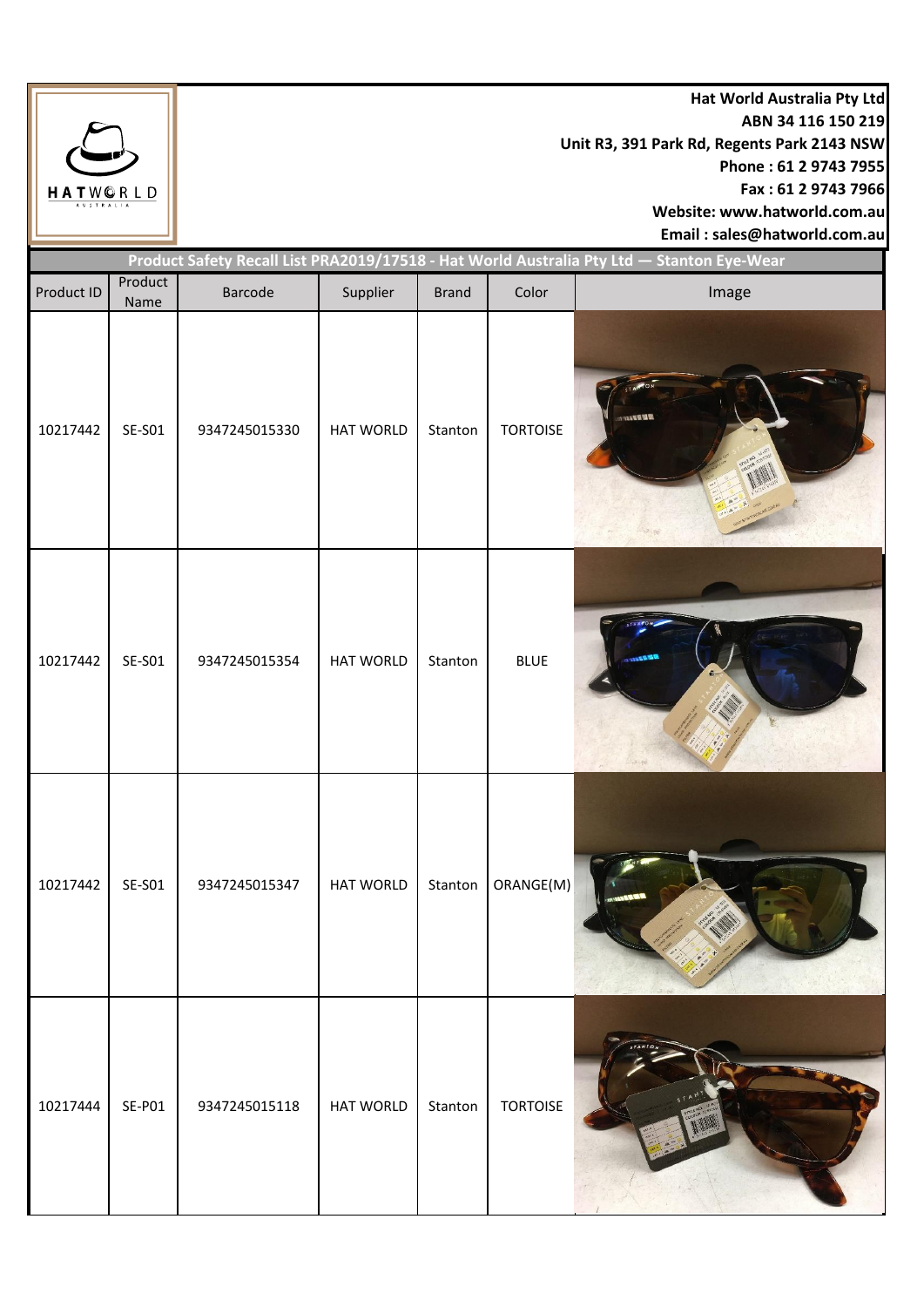| Product Safety Recall List PRA2019/17518 - Hat World Australia Pty Ltd - Stanton Eye-Wear |                 |               |                  |              |              |                |  |
|-------------------------------------------------------------------------------------------|-----------------|---------------|------------------|--------------|--------------|----------------|--|
| Product ID                                                                                | Product<br>Name | Barcode       | Supplier         | <b>Brand</b> | Color        | Image          |  |
| 10217448                                                                                  | <b>SE-SO2</b>   | 9347245015286 | HAT WORLD        | Stanton      | YELLOW       |                |  |
| 10217448                                                                                  | <b>SE-SO2</b>   | 9347245015279 | <b>HAT WORLD</b> | Stanton      | <b>BLACK</b> |                |  |
| 10217448                                                                                  | <b>SE-SO2</b>   | 9347245015316 | HAT WORLD        | Stanton      | ORANGE       |                |  |
| 10217448                                                                                  | SE-SO2          | 9347245015293 | <b>HAT WORLD</b> | Stanton      | SEABLUE      | <b>STANTON</b> |  |
| 10217455                                                                                  | <b>SE-LO1</b>   | 9347245015149 | <b>HAT WORLD</b> | Stanton      | <b>BLACK</b> |                |  |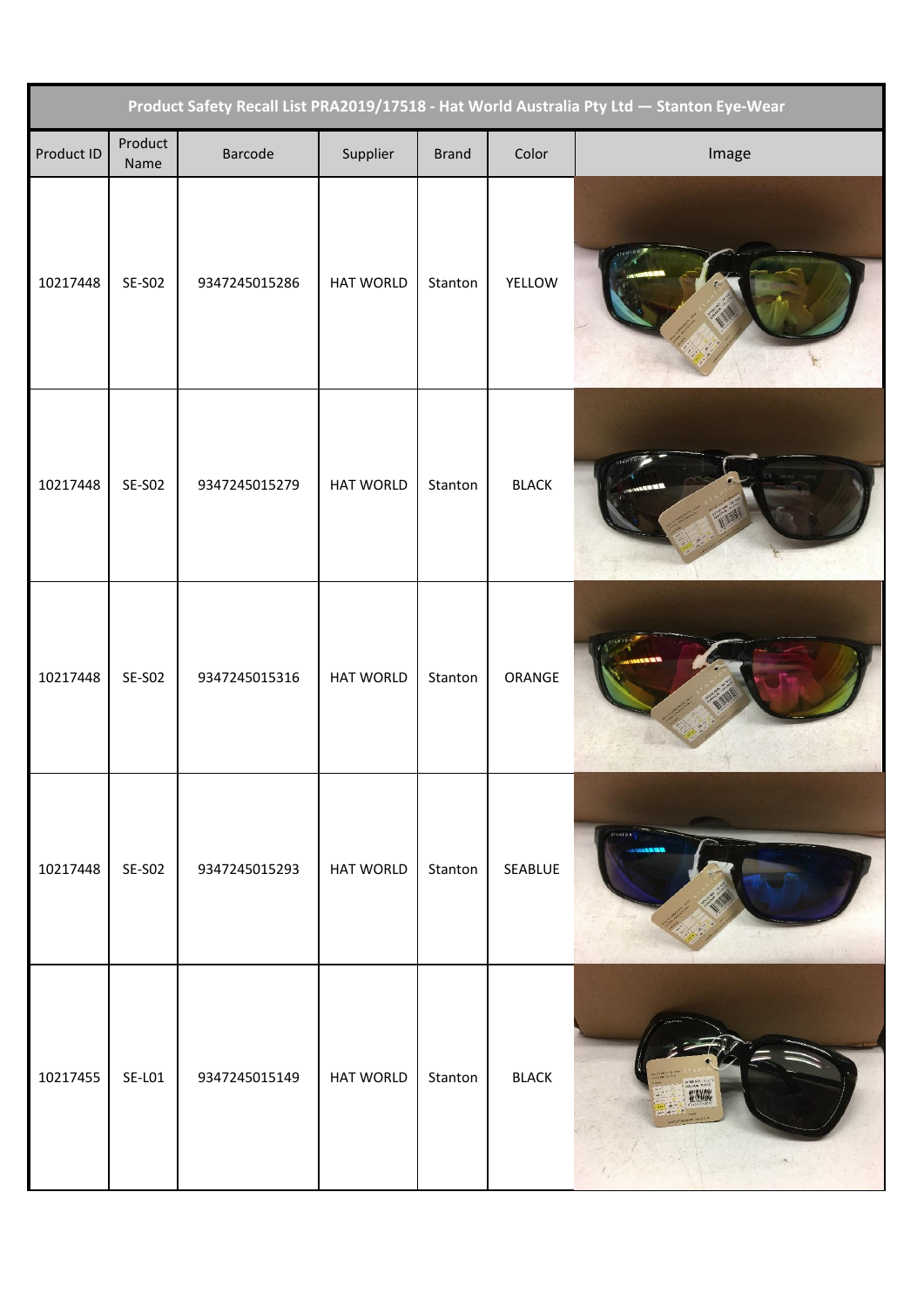| Product Safety Recall List PRA2019/17518 - Hat World Australia Pty Ltd - Stanton Eye-Wear |                 |               |                  |              |                 |                           |  |
|-------------------------------------------------------------------------------------------|-----------------|---------------|------------------|--------------|-----------------|---------------------------|--|
| Product ID                                                                                | Product<br>Name | Barcode       | Supplier         | <b>Brand</b> | Color           | Image                     |  |
| 10217539                                                                                  | <b>SE-S03</b>   | 9347245015125 | HAT WORLD        | Stanton      | <b>BLACK</b>    | TYLE NO.: 51-50<br>$  N$  |  |
| 10217539                                                                                  | <b>SE-S03</b>   | 9347245015132 | <b>HAT WORLD</b> | Stanton      | <b>TORTOISE</b> | <b>ATAMLE</b>             |  |
| 10217542                                                                                  | SE-PO2          | 9347245015224 | <b>HAT WORLD</b> | Stanton      | <b>BROWN</b>    |                           |  |
| 10217544                                                                                  | $SE-AO1$        | 9347245015231 | HAT WORLD        | Stanton      | SMOKE           |                           |  |
| 10217544                                                                                  | $SE-AO1$        | 9347245015255 | <b>HAT WORLD</b> | Stanton      | <b>BLUE</b>     |                           |  |
| 10217544                                                                                  | $SE-AO1$        | 9347245015248 | <b>HAT WORLD</b> | Stanton      | YELLOW          | COLOUR : YELLOW<br>H WANA |  |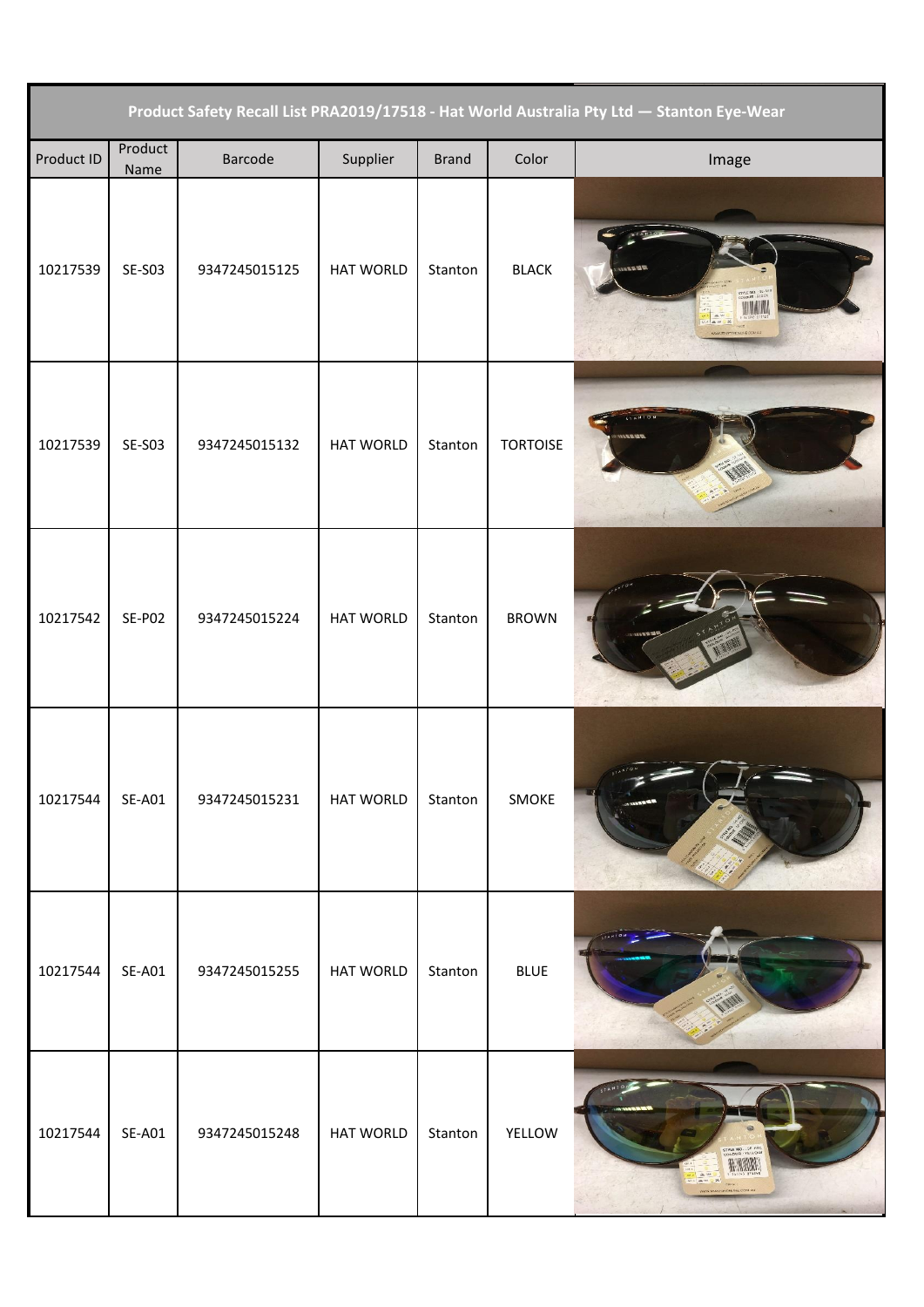| Product Safety Recall List PRA2019/17518 - Hat World Australia Pty Ltd - Stanton Eye-Wear |                 |               |                  |              |              |              |  |
|-------------------------------------------------------------------------------------------|-----------------|---------------|------------------|--------------|--------------|--------------|--|
| Product ID                                                                                | Product<br>Name | Barcode       | Supplier         | <b>Brand</b> | Color        | Image        |  |
| 10217544                                                                                  | <b>SE-A01</b>   | 9347245015262 | <b>HAT WORLD</b> | Stanton      | <b>RED</b>   |              |  |
| 10217546                                                                                  | SE-W02          | 9347245015194 | <b>HAT WORLD</b> | Stanton      | ORANGE       |              |  |
| 10217546                                                                                  | SE-W02          | 9347245015187 | <b>HAT WORLD</b> | Stanton      | <b>BLACK</b> | <b>ANNAN</b> |  |
| 10217554                                                                                  | SE-W01          | 9347245015408 | <b>HAT WORLD</b> | Stanton      | <b>BLACK</b> |              |  |
| 10217554                                                                                  | SE-W01          | 9347245015415 | <b>HAT WORLD</b> | Stanton      | <b>BLUE</b>  |              |  |
| 10217555                                                                                  | SE-KO2          | 9347245015378 | <b>HAT WORLD</b> | Stanton      | <b>BLUE</b>  |              |  |